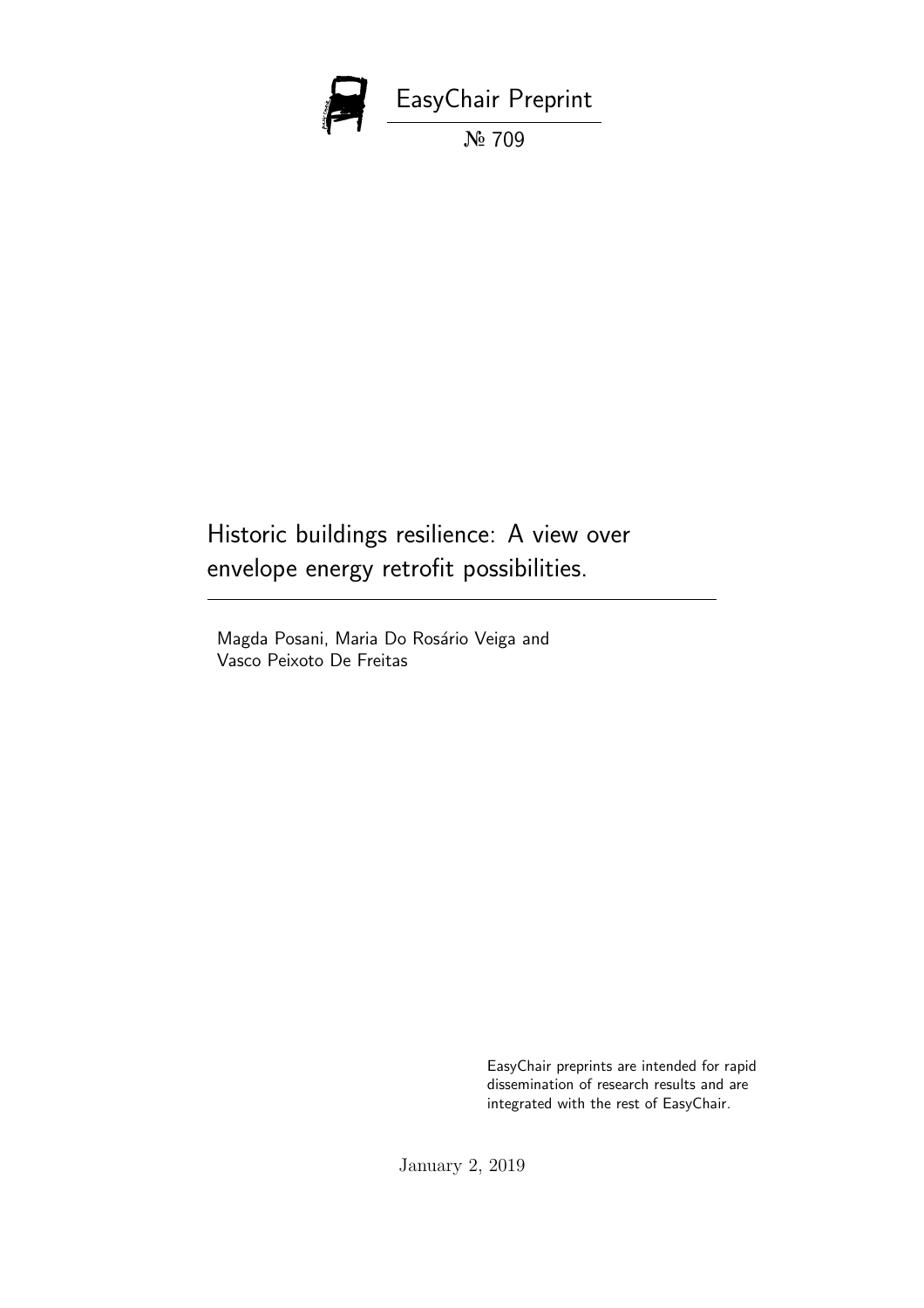

*8th International Conference on Building Resilience – ICBR Lisbon'2018 Risk and Resilience in Practice: Vulnerabilities, Displaced People, Local Communities and Heritages 14-16 November 2018 – Lisbon, Portugal*

# Historic buildings resilience: A view over envelope energy retrofit possibilities.

## **Abstract**

2018 is the European Year of Cultural Heritage, officially defined by the European Parliament and Council in May 2017. Therefore the need of defining and promoting good practices in conservation and enhancement of historic buildings in Europe is much a current issue.

In the last decades, an increasing attention has been paid to the improvement of energy performances and indoor thermal comfort in existing constructions to guarantee their reuse and keep them alive. Moreover, historic buildings, by definition durable and resilient constructions, should be prepared for the new challenges of climatic changes.

The present study considers strategies, technologies and materials proposed in literature for historic buildings energy and thermal retrofit, focusing particularly on envelope refurbishment interventions. The suitability of the solutions for preserving historic valuable constructions is also accounted, mainly via considering the principle of authenticity and vapour permeability for compatibility. The efficacy of the interventions, in terms of energy savings, is then investigated.

Results show that existing solutions can lead to significant decreases in buildings energy consumption, 22% to 51% averagely, but only part of them appears suitable for historic buildings preservation.

Keywords: Cultural heritage, Energy efficiency, Envelope retrofit, Resilience, Restoration, Building preservation, Sustainability.

# **1. Introduction**

In the field of historic heritage reuse and conservation, an increasing attention has been paid to the improvement of energy performance and indoor thermal comfort of existing constructions in the last decades (Martínez-Molina *et al.*, 2016). Such enhancements can be obtained via energy-retrofits of the built heritage, interventions that play a key role in reducing global energy consumptions (Brandt, 2017) and which may help buildings to face the serious threats imposed by climate changes.

The present study aims to analyse the solutions proposed in literature for the aforementioned interventions, focusing particularly on envelope thermal retrofitting solutions.

The investigation is organized in three parts: the first considers the solutions for historic buildings energy efficiency improvement defined in literature; the second examines historic envelope retrofitting solutions, their frequency in the research scenario and their suitability for historic constructions preservation, mainly considering vapour permeability aspects. The last part investigates the energy savings provided by retrofitting interventions according to experiences and studies developed in Europe in recent years.

# **2. Historic buildings energy retrofit and resilient design**

## *2.1. Existing buildings resilience to climate change*

Climate has already suffered a severe change all over the world and the situation is expected to get worse and lead towards higher temperatures during summer, precipitation pattern changes, local winds intensification and more intense or even frequent extreme events (Mosoarca *et al.*, 2017). Therefore, retrofit interventions designed for adapting existing buildings to future climate changes are definitely needed but they are also very difficult to be defined as high uncertainties occur when accounting the future behaviour of the weather (Nik and Arfvidsson, 2017).

Nik *et al.* (2016) have already studied the problem of buildings retrofit for facing future climatic conditions in the Swedish environment. The researchers used a statistical method for assessing the effects of several interventions while considering different global climate models and their uncertainty factors. The results show that the improvement of windows and envelope insulation was the most effective solution among all the ones considered.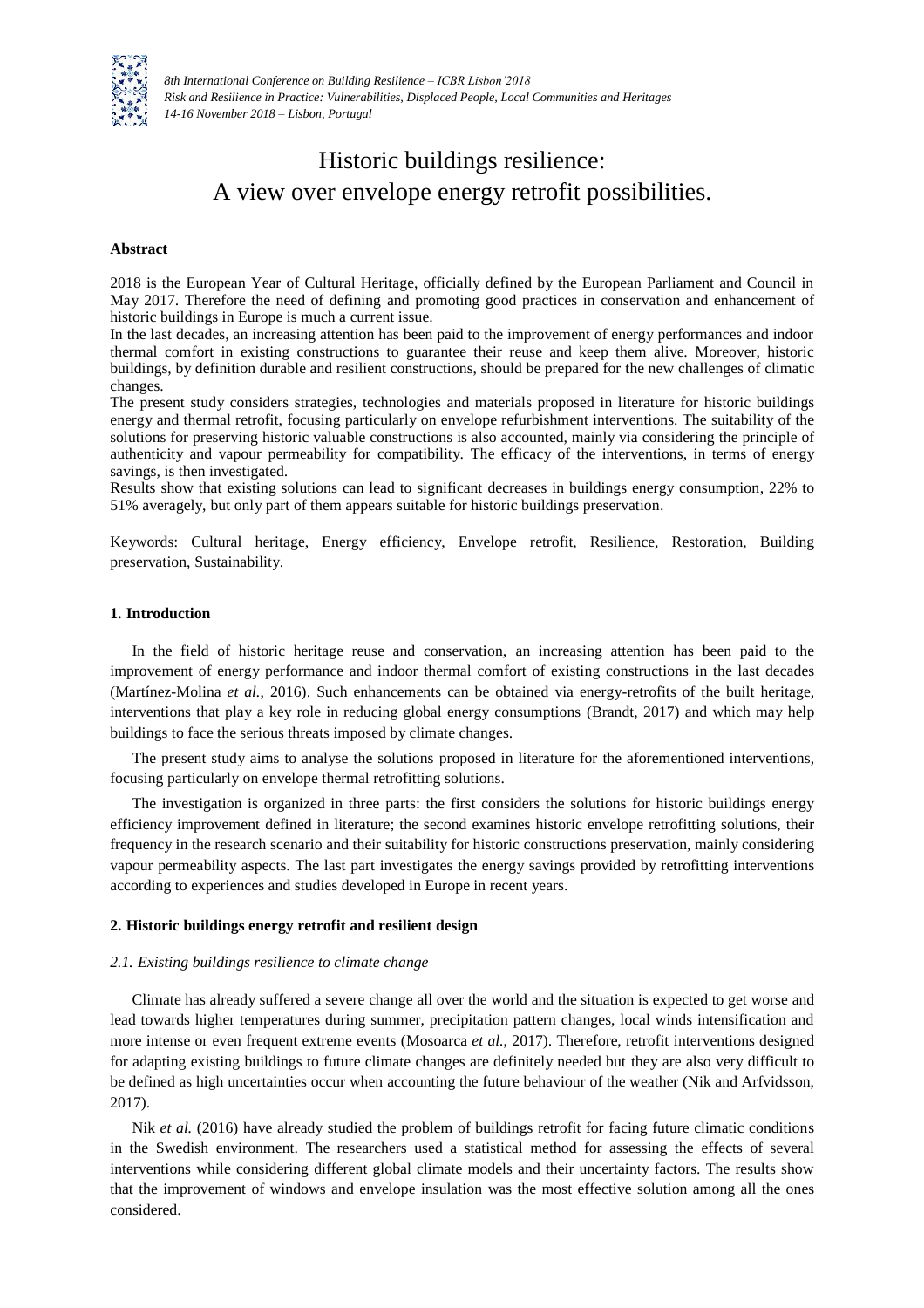According to such outcomes, envelope energy retrofitting measures can be accounted to offer efficient solutions for climate change adaptation of existing buildings.

#### *2.2. Energy retrofitting solutions in literature*

The literature review carried out in the area of energy efficiency retrofit of historic buildings has shown the existence of a wide range of possible interventions that are here classified in two categories: active and passive strategies.

Active strategies include all the solutions related to the use of:

- Renewable energy technologies (RETs), e.g. solar thermal and photovoltaic systems (Cellura *et al.*, 2017);
- Modern lighting and electrical appliances, such as energy saving lighting and low consumption electrical devices (Rosales Carreón, 2015);
- High efficient HVAC systems, solution that is very effective when the previous automatic regulation is poor or absent, e.g. the case of heaters without thermostatic valves (Rosales Carreón, 2015);
- Control devices for smart management of energy, designed to optimize the energy use according to users' routine and adaptive comfort conditions (Galatioto, Ciulla and Ricciu, 2017).

Passive strategies are instead associated to:

- Natural ventilation, that can provide passive cooling and that is very suitable for climates with long lasting high temperature periods (Galatioto, Ciulla and Ricciu, 2017);
- Organisational-behavioural measures directly adopted by building users (Rosales Carreón, 2015);
- Buildings envelope retrofits that can be obtained via interventions on insulation, thermal inertia, windows, shading devices, thermal bridges and air tightness (Andra Blumberga *et al.*, 2016).

The presence of an extended variety of interventions for energy efficiency improvement in historic constructions is clear. Nonetheless, only the solutions related to "Building envelope retrofit" are considered in the following parts of the study as they are expected to be effective for achieving both buildings adaptation to climate change (Nik et al., 2016) and energy efficiency improvements.

#### *2.3. 1. Preservation aspects*

Retrofitting the historic heritage is a great challenge as the distinctive character of each building has to be protected and the aesthetic impact of interventions should be carefully minimized. What is more, compatibility and reversibility requirements must be met in order to guarantee the preservation of original materials.

In this scenario, it is possible to define solutions that are generally more adequate than others. In literature such suitable interventions are outlined (Pickles, Brocklebank and Wood, 2010; Rosales Carreón, 2015) as follows:

- Windows: for the principle of authenticity, the preservation of glasses and frames is fundamental for preserving the original appearance of the construction;

Walls: the appearance of external walls is usually one of the most important aspects of a historic building and it contributes to create the unique and local character of the construction. For these reasons, it is often preferable not to intervene on outdoor facades. Indoor surfaces are more likely to be suitable for being retrofitted, especially when a complete internal re-plastering is required. It has to be accounted that dimensional changes may be unacceptable at window and door openings and where original surfaces details are valuable;

- Floors: generally floors materials should not be lifted because of the damage that is inevitably caused, exceptions can be made when floors have to be replaced;

- Roofs: unless there has been substantial water leakage, roofs structures are usually in good conditions because of the generous amount of ventilation through their components. Therefore, this characteristic should not be altered;

Insulation materials: preserving components breathability is a key element for ensuring durability in all traditional constructions. It is thus appropriate to adopt materials characterized by higher vapour permeability than the original, adjacent ones. What is more, natural fibers have to be preferred as they allow air and moisture vapour to slowly pass through, thus minimising the danger of condensation. They can also absorb moisture and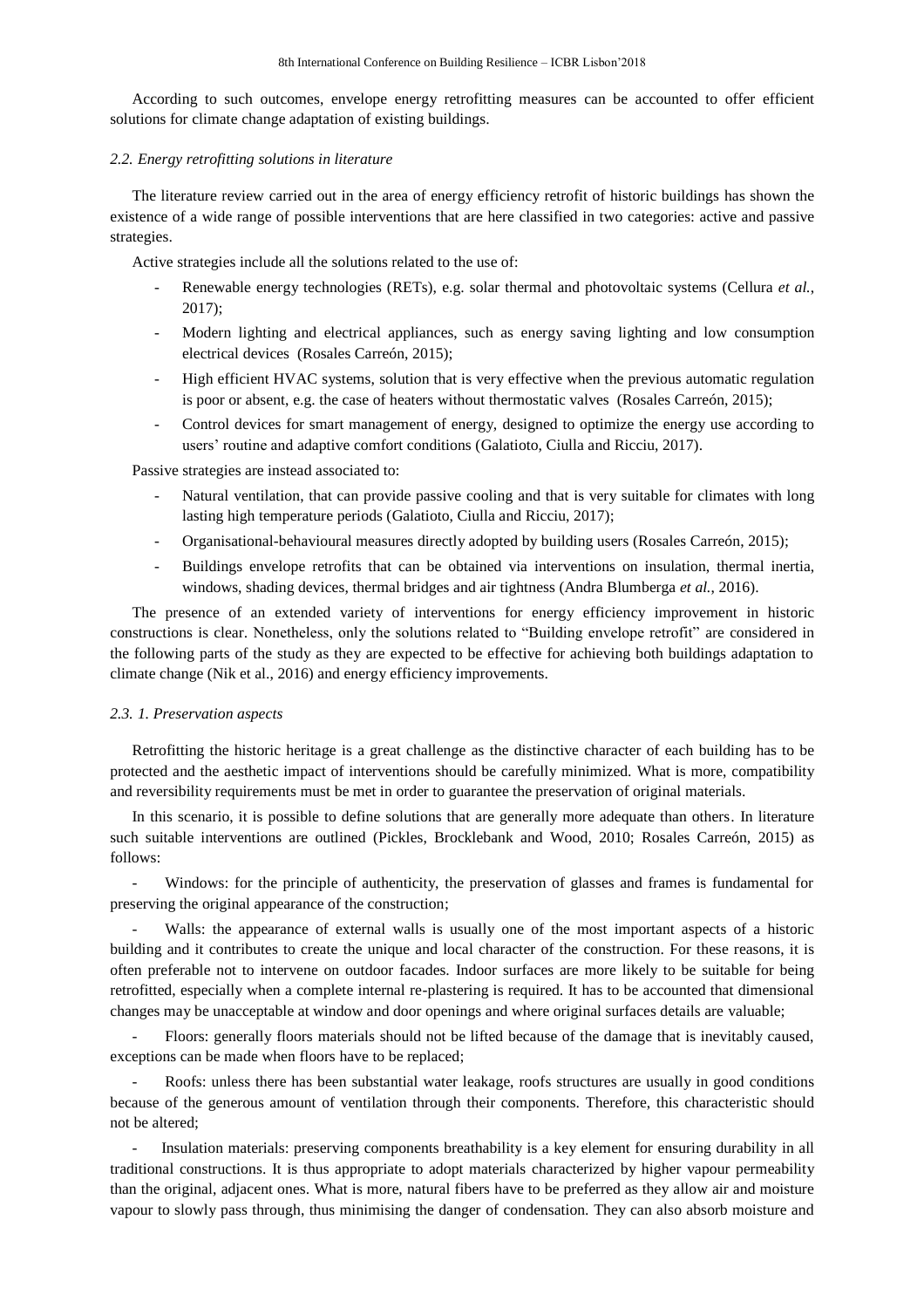release it again when the air is drier, this moisture-buffering behaviour is typical of hygroscopic materials and, in many historic buildings, it can help avoid moisture related problems.

### **3. Energy retrofit solutions for historic buildings envelope**

In this section of the study, the solutions found for each category of envelope retrofit interventions (walls, roofs, floors, windows, air tightness, thermal bridges and shading devices) are reported and organized according to the frequency of their use in literature. The frequency is accounted as follows: when a solution is considered in a general study or review, such result is considered once; when an analysed paper contains one or more case studies, the solution frequency is accounted once more every time such measure is considered in a different case study.

As long as the preservation aspects are concerned, solutions with low water vapour resistances ( $\mu \le 15$ ) are here considered compatible with historic materials and, among them, hygroscopic solutions are highlighted.

#### *3.1. Walls*

The most common interventions considered for walls energy retrofit are the addition (or substitution) of insulation and the increase of thermal inertia, via PCM (Phase Change Materials) plaster adoption; both interventions can be applied to the internal and external surfaces of vertical components.

1. Internal insulation solutions: 59 mentions found in literature (n=59, in Ascione, De Rossi and Vanoli, 2011; Pickles, Brocklebank and Wood, 2010; De Berardinis *et al.*, 2014; Ascione, Bianco, *et al.*, 2015; Ascione, Cheche, *et al.*, 2015; Dalla Mora *et al.*, 2015; Blumberga *et al.*, 2016; Mancini *et al.*, 2017; Biseniece *et al.*, 2017; Cirami *et al.*, 2017; Di Ruocco, Sicignano and Sessa, 2017).

The results are shown in Fig.1. The most common solutions involve the use of Expanded Polystyrene (EPS) based components, thermal insulating plasters and mineral wool.



**Figure 1: Internal insulation solutions for walls in historic buildings (frequency in literature, compatibility and moisture buffering effect).**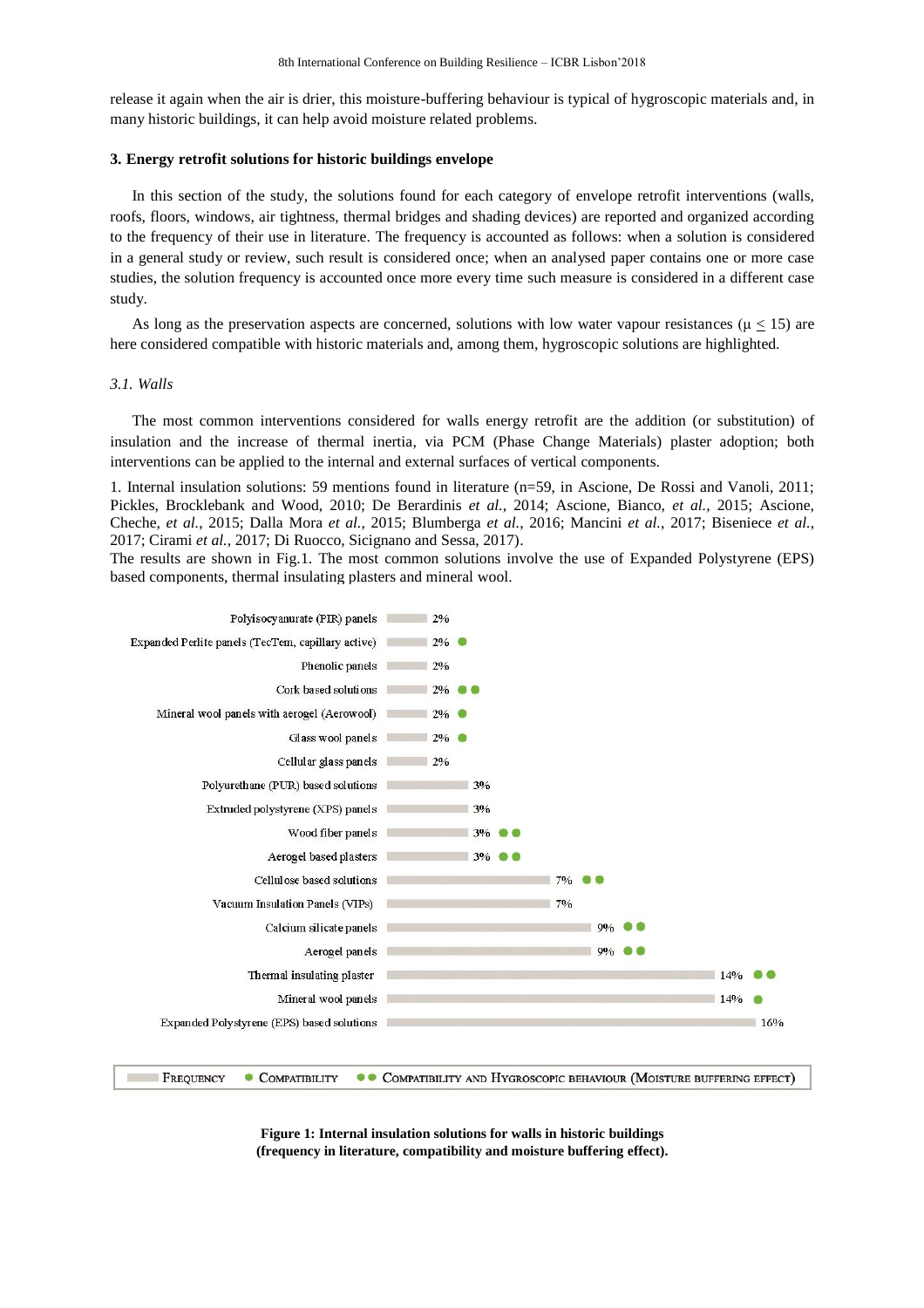2. External insulation solutions: 15 mentions found in literature (n=15, in Pickles, Brocklebank and Wood., 2010; De Berardinis *et al.*, 2014; Ascione, Cheche, *et al.*, 2015; Rosales Carreón, 2015; Blumberga *et al.*, 2016; Cornaro, Puggioni and Strollo, 2016; Baggio *et al.*, 2017; Mancini *et al.*, 2017; Roberti *et al.*, 2017). The results obtained for external insulation solutions are shown in Fig.2. Mineral wool panels and EPS based components are found to be the most popular solutions.



**Figure 2: External insulation solutions for walls in historic buildings (frequency in literature, compatibility and moisture buffering effect).**

3. PCM (Phase change material) plasters: two solutions found (n=2, in Ascione, Bianco, *et al.*, 2015). The results, obtained via dynamic simulations for a specific case study, indicate that PCM plasters provide relevant energy savings only in summer, as shown in table 1.

**Table 1: PCM plasters efficiency, from Ascione** *et al.***(2014) , compatibility and moisture buffering effect.**



## *3.2. Roofs*

The most common intervention for roofs energy retrofit is the addition or substitution of insulation (n=21, in David Pickles, 2010; Ascione, Bianco, *et al.*, 2015; Ascione, Cheche, *et al.*, 2015; Dalla Mora *et al.*, 2015; Andra Blumberga, *et al.*, 2016; Baggio *et al.*, 2017; Cirami *et al.*, 2017; De Fino *et al.*, 2017; Mancini *et al.*, 2017; Roberti *et al.*, 2017). The most widely adopted materials are mineral wool and cellulose, as shown in Fig.3.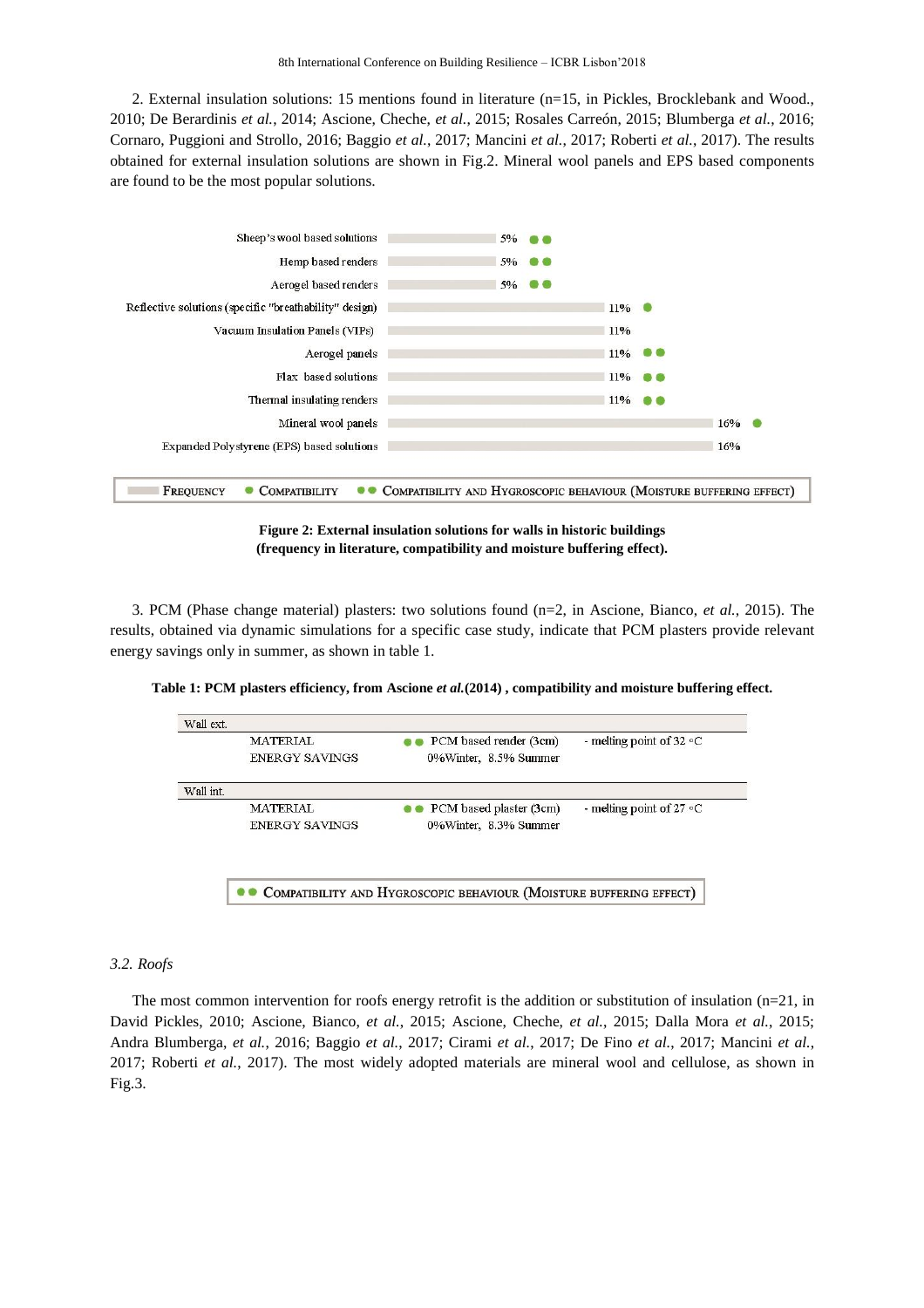

**Figure 3: Roof insulation solutions in historic buildings (frequency in literature, compatibility and moisture buffering effect).**

### *3.3. Floors*

The most common intervention for floors retrofit is the addition (or substitution) of insulation ( $n=16$ , in Pickles, Brocklebank and Wood, 2010; Rosales Carreón, 2015; Blumberga *et al.*, 2016; Cornaro, Puggioni and Strollo, 2016; Biseniece *et al.*, 2017; Di Ruocco, Sicignano and Sessa, 2017).

The results obtained from the review are presented in Fig.4. Cellulose, hemp and wood fibers are the most mentioned materials.



**Figure 4: Floor insulation solutions in historic buildings (frequency in literature, compatibility and moisture buffering effect).**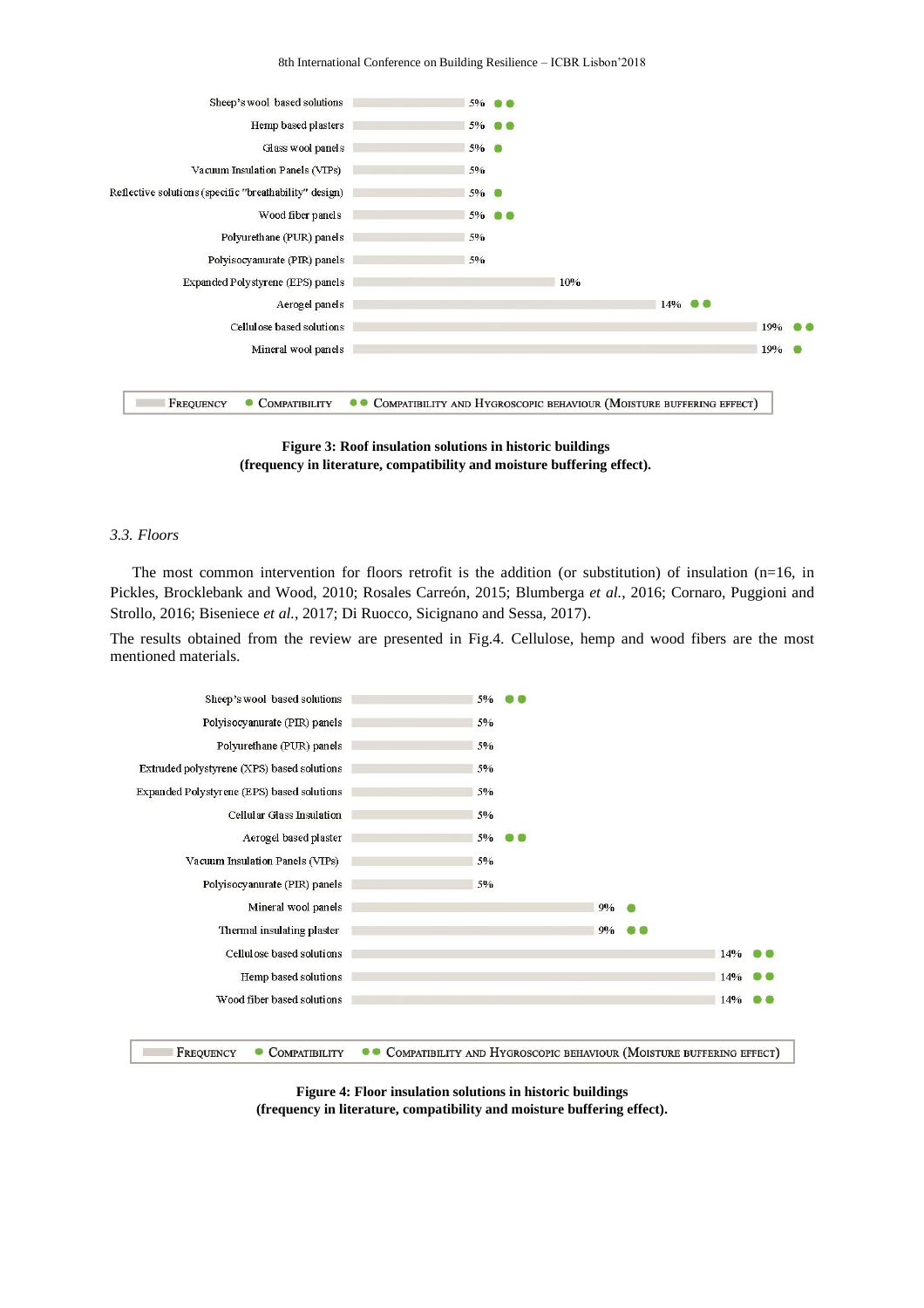#### *3.4. Windows*

The main interventions found for windows retrofit can be grouped in two categories:

- 1. the ones that preserve the original windows:
	- while repairing the system and improving the component airtightness;
	- while installing a new, high performing, secondary window next to the former one, closer to the indoor environment;
- 2. the ones that substitute the original windows with:
	- "Smartwin historic", a solution composed by a box-window with good thermal insulating properties and a historical aspect;
	- new and better performing components.



**Figure 5: Windows retrofit solutions in historic buildings (frequency in literature and suitability for heritage conservation).**

In literature 33 mentions have been found concerning windows retrofit solutions (n=33, in Pickles, Brocklebank and Wood., 2010; Ascione, Bianco, *et al.*, 2015; Rasmussen and Møller, 2015; Rosales Carreón, 2015; Ascione, Cheche, *et al.*, 2015; Dalla Mora *et al.*, 2015; Blumberga *et al.*, 2016; Cornaro, Puggioni and Strollo, 2016; Roberti *et al.*, 2017; Biseniece *et al.*, 2017; De Fino *et al.*, 2017; Di Ruocco, Sicignano and Sessa, 2017; Mancini *et al.*, 2017) and they are presented in Fig.5. According to the results of the review, the most common interventions are glass substitution with a double or triple glazing and repairs for improving the airtightness of the component.

## *3.5. Air tightness, Thermal bridges, Shading devices*

Air tightness interventions are considered in Ascione, Bianco, *et al.*(2015), Rosales Carreón (2015) and Blumberga *et al.*(2016), they are generally related to windows interventions but they can also deal with doors, cracks in walls and other defects of the construction.

Two references emerged for thermal bridges reduction (Dalla Mora *et al.*, 2015; Blumberga *et al.*, 2016) but no specifications about the adopted techniques are there provided.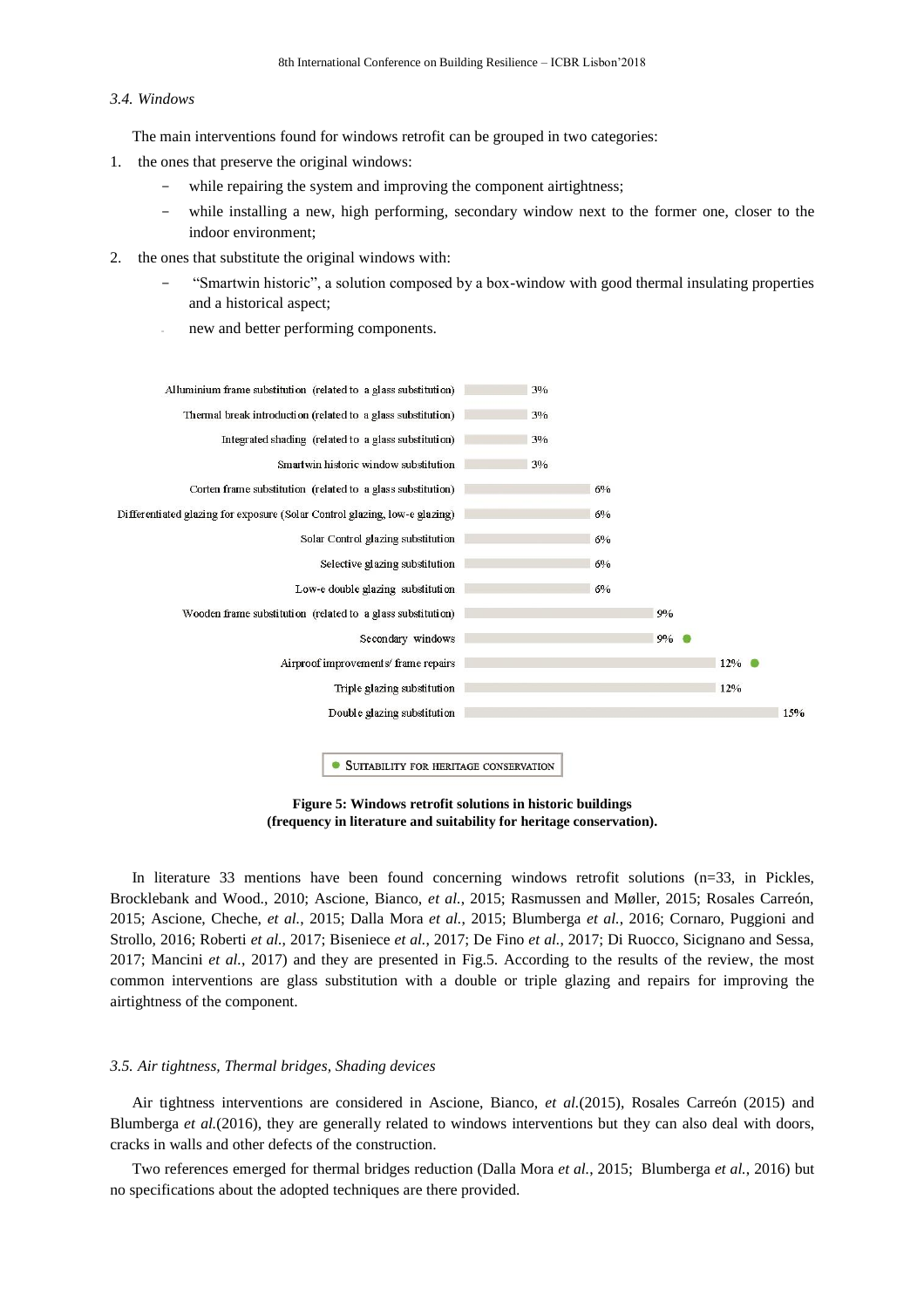Shading devices are accounted to improve visual comfort conditions and reduce radiation loads in summer by Galatioto, Ciulla and Ricciu (2017), those elements can be integrated in the windows retrofit interventions as done by Biseniece *et al.*( 2017) via adopting new glazing with integrated shading.

#### **4. Energy savings via historic buildings envelope retrofitting**

The results obtained from the review (De Berardinis *et al.*, 2014; Ascione, Bianco, *et al.*, 2015; Ascione, Cheche, *et al.*, 2015; Cornaro, Puggioni and Strollo, 2016; Cirami *et al.*, 2017; Di Ruocco, Sicignano and Sessa, 2017; Roberti *et al.*, 2017) in terms of energy savings via walls interventions (n=15), windows retrofits (n=9) and combinations of several solutions (n=9) are summarised in Fig.6.





It emerges that envelope energy retrofits lead to achieve significant energy consumption reductions, especially when combinations of several interventions are adopted. Through walls, windows and combined interventions it is possible to achieve average savings of 28%, 22% and 51%, respectively.

## **5. Conclusions**

It is possible to conclude that there is a high variety of solutions that can be adopted for energy retrofits of historic envelopes. Among them, EPS based solutions, mineral wool panels, thermal insulating renders and plasters are the most common materials for walls interventions. The last three solutions have high water vapour permeability but only renders and plasters can be accounted as materials that can contribute to the moisture buffering natural behaviour of historic vertical components. For roofs, the most discussed solutions are mineral wool and cellulose, they both have good vapour permeability and the second also have a positive hygroscopic behaviour. As long as floors are concerned, the highest number of mentions is found for cellulose, hemp and wood fibers based materials and they are all very suitable for being adopted. Regarding windows, it is very common to find replacement of glasses and frames in literature but such solutions are not respectful of the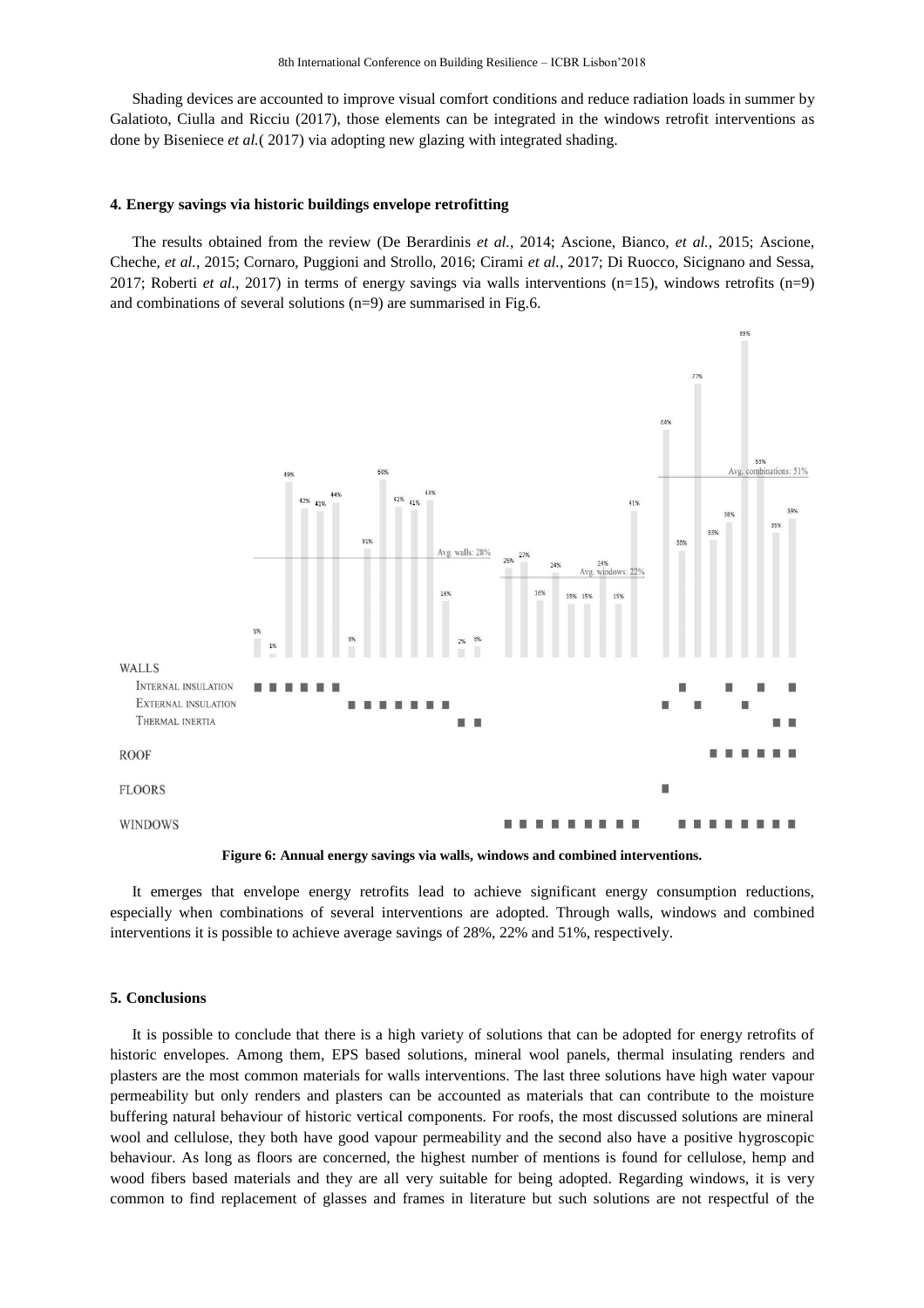principle of authenticity and they strongly alter buildings original appearance, therefore airproof improvements, repairs and the addition of secondary windows have to be considered as more suitable solutions.

All in all, results show that the interventions provided in literature are able to lead to significant energy savings, 22% to 51% on average. On the other hand, it is possible to state that only part of the proposed interventions appears compatible with historic materials and respectful of the principle of authenticity. Moreover, the adequacy of the solutions for the different European climates should be better analysed and understood. Therefore, future researches are considered to be necessary in order to define the energy savings obtainable with compatible envelope retrofit solutions for well-known samples of Historic buildings and specific climate types.

#### **Acknowledgements**

The authors thank the financial support provided by FCT and CONSTRUCT and the institutions hosting the research: FEUP and LNEC (Project PRESERVE – Preservation of renders of built cultural heritage).

## **References**

- Andra Blumberga, Dagnija Blumberga, E. K., Agris and Kamenders , Kristaps Kass , Reinis Purvins, G. Z. (2016) 'Robust Internal Thermal Insulation of Historic Buildings - Report on historical building types and combinations of structural solutions', p. 688. doi: 10.1002/ejoc.201200111.
- Ascione, F., Cheche, N., Masi, R., Minichiello, F. and Vanoli, G. (2015). Design the refurbishment of historic buildings with the cost-optimal methodology: The case study of a XV century Italian building. *Energy and Buildings*, 99, pp.162-176. doi: 10.1016/j.enbuild.2015.04.027.
- Ascione, F., Bianco, N., De Masi, R., de'Rossi, F. and Vanoli, G. (2015). Energy retrofit of an educational building in the ancient center of Benevento. Feasibility study of energy savings and respect of the historical value. *Energy and Buildings*, 95, pp.172-183. doi: 10.1016/j.enbuild.2014.10.072.
- Ascione, F., De Rossi, F. and Vanoli, G. P. (2011) 'Energy retrofit of historical buildings: Theoretical and experimental investigations for the modelling of reliable performance scenarios', *Energy and Buildings*, 43(8), pp. 1925–1936. doi: 10.1016/j.enbuild.2011.03.040.
- Baggio, M., Tinterri, C., Mora, T., Righi, A., Peron, F. and Romagnoni, P. (2017). Sustainability of a Historical Building Renovation Design through the Application of LEED® Rating System. *Energy Procedia*, 113, pp.382-389. doi: 10.1016/j.egypro.2017.04.017.
- Biseniece, E., Žogla, G., Kamenders, A., Purviņš, R., Kašs, K., Vanaga, R. and Blumberga, A. (2017). Thermal performance of internally insulated historic brick building in cold climate: A long term case study. *Energy and Buildings*, 152, pp.577-586. doi: 10.1016/j.enbuild.2017.07.082.
- Brandt, M. T. (2017) 'Buildings and stories: Mindset, climate change and mid-century modern', *Journal of Architectural Conservation*, 23(1–2), pp. 36–46. doi: 10.1080/13556207.2017.1327195.
- Cellura, M., Ciulla, G., Guarino, F., and Longo, S.*.* (2017) 'Redesign of a Rural Building in a Heritage Site in Italy: Towards the Net Zero Energy Target', *Buildings*, 7(3), p. 68. doi: 10.3390/buildings7030068.
- Cirami, S., Evola, G., Gagliano, A. and Margani, G. (2017). Thermal and Economic Analysis of Renovation Strategies for a Historic Building in Mediterranean Area. *Buildings*, 7(4), p.60. doi: 10.3390/buildings7030060.
- Cornaro, C., Puggioni, V. A. and Strollo, R. M. (2016) 'Dynamic simulation and on-site measurements for energy retrofit of complex historic buildings: Villa Mondragone case study', *Journal of Building Engineering*. Elsevier, 6, pp. 17–28. doi: 10.1016/j.jobe.2016.02.001.
- Dalla Mora, T., Cappelletti, F., Peron, F., Romagnoni, P. and Bauman, F. (2015). Retrofit of an Historical Building toward NZEB. *Energy Procedia*, 78, pp.1359-1364. doi: 10.1016/j.egypro.2015.11.154.
- De Berardinis, P., Rotilio, M., Marchionni, C. and Friedman, A. (2014). Improving the energy-efficiency of historic masonry buildings. A case study: A minor centre in the Abruzzo region, Italy. *Energy and Buildings*, 80, pp.415-423. doi: 10.1016/j.enbuild.2014.05.047.
- De Fino, M., Scioti, A., Cantatore, E. and Fatiguso, F. (2017). Methodological framework for assessment of energy behavior of historic towns in Mediterranean climate. *Energy and Buildings*, 144, pp.87-103. doi: 10.1016/j.enbuild.2017.03.029.
- Galatioto, A., Ciulla, G. and Ricciu, R. (2017) 'An overview of energy retrofit actions feasibility on Italian historical buildings', *Energy*. Elsevier Ltd, 137, pp. 991–1000. doi: 10.1016/j.energy.2016.12.103.
- Mancini, F., Clemente, C., Carbonara, E., & Fraioli, S. (2017). Energy and environmental retrofitting of the university building of Orthopaedic and Traumatological Clinic within Sapienza Città Universitaria. *Energy Procedia*, 126, pp.195-202
- Martínez-Molina, A., Tort-Ausina, I., Cho, S. and Vivancos, J. (2016). Energy efficiency and thermal comfort in historic buildings: A review. *Renewable and Sustainable Energy Reviews*, 61, pp.70-85. doi: 10.1016/j.rser.2016.03.018.
- Mosoarca, M., Keller, A., Petrus, C. and Racolta, A. (2017). Failure analysis of historical buildings due to climate change. *Engineering Failure Analysis*, 82, pp.666-680. doi: 10.1016/j.engfailanal.2017.06.013.
- Nik, V., Mata, E., Sasic Kalagasidis, A. and Scartezzini, J. (2016). Effective and robust energy retrofitting measures for